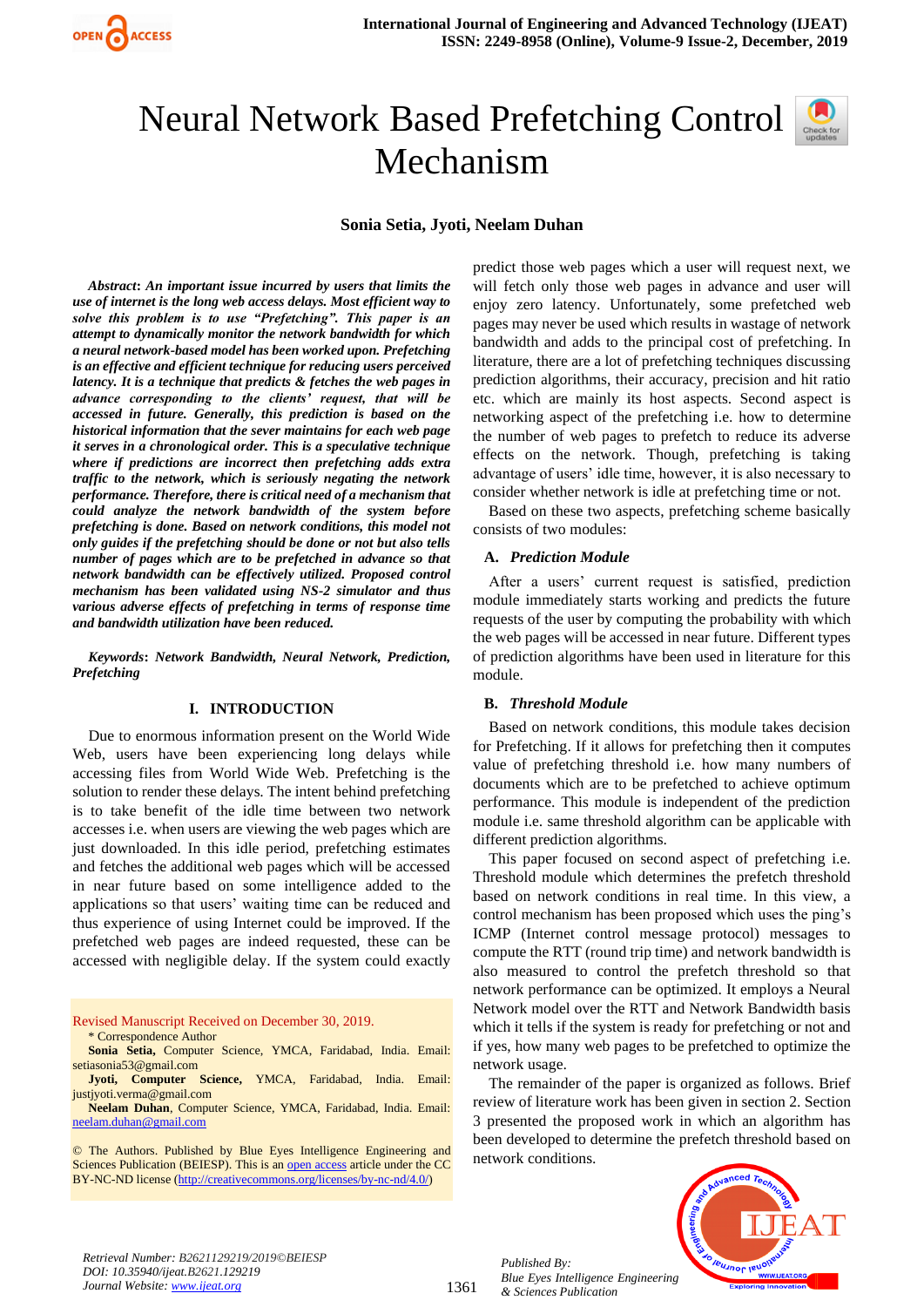In section 4, summarized results of evaluation of the proposed work through trace-driven simulations have been shown. Finally, conclusion has been presented in section 5.

# **II. RELATED WORK**

Despite the benefits of prefetching, it can increase the network traffic if not employed in a controlled way. An aggressive prefetching can prefetch many extra objects which are never requested by user in future. This can severally decrease the system's performance. In literature, few approaches have been proposed to control the adverse effects of prefetching.

R. Chen et al. [1] proposed a cache optimization method to reduce the network traffic usage which utilized data mining technique with clustering concept. By gathering the current feedback data from SPN (Smart Protect Network (SPN)), authors were able to cluster the data in groups based on their similarity, and by deploying these data to client side, authors achieved the reduction of traffic usage. In prototyping, this design for military communications reduced network traffic by more than 20% and the speed of file scanning time increased by 12%. Authors tried to reduce the network traffic by optimizing the cache but it does not help in prefetching.

J. Domenech et al. [2] proposed an intelligent prefetching mechanism which dynamically adjusted the aggressiveness of prefetching at server side. Authors calculated the extra traffic generated by prefetching based on the type of requests known by the server i.e. prefetch request/user requests not prefetched. They developed traffic estimation model using prefetch rate metric which is based on prefetch hits and prefetch misses. Authors tried to reduce the extra traffic based on the performance of Prefetching technique but they didn't consider the network conditions.

Pingshan liu et al. [3] proposed a prefetching strategy for peer to peer video on demand system, to offload the servers effectively. In this paper, authors calculated the server load by using exponential weighted moving average approach periodically. Based on this, authors determined which segment of a movie a peer should prefetch. Authors tried to reduce the server load based only on the weighted moving average approach but they too did not consider network conditions.

Z. chen. et al. [4] derived a centralized solution for minimum departure misses problem. Due to peer departure, some chunks only hosted on these peers disappear in the system. They examined how to allocate extra bandwidth to decrease departure misses in peer to peer video on demand. In addition, they also proposed a predictor-based bandwidth allocation algorithm that reduced departure misses problem through service differentiation. Authors tried to reduce the departure misses problem by allocating extra bandwidth but not considered network conditions.

Divya E et al. [5] proposed an approach to reduce the server load by using peer to peer network with caching & replication. The proposed system focused on hybrid caching including cache prefetching and opportunistic cache update. In addition, system has been further improved by adding replication capability to peers. Authors reduced the server load by using replication of data which is not a good solution.

A Bestavros et al. [6] presented two server-initiated protocols to improve the performance of World Wide Web. First protocol is for a hierarchical data dissemination mechanism which is based on geographic and temporal locality of reference properties exhibited in client access patterns. Geographical locality of reference means accessed objects are likely to be accessed again later on by 'nearby' clients. Temporal locality of reference means frequently accessed objects are likely to be accessed in near future. Second protocol employed speculative service which means a user's request is served by server by sending the requested document, in addition a number of other documents that are going to be requested in near future. This speculation reduced service time by exploiting the spatial locality of reference property which implies that an object neighboring a recently accessed object is likely to be accessed again later on. Authors reduced the user's service time by exploiting geographical, temporal and spatial locality but they did not consider the factors like system load and network conditions which can greatly affect the network performance.

- ▪Most of the work in literature on prefetch uses a fixed prefetch threshold i.e. a fixed number of web pages to prefetch.
- ▪The problem with these approaches is that they do not consider either system load or network conditions which can negatively impact the network performance.

However, there should be more constraints on prefetching when network condition is severe. In this work, the above-mentioned problems have been resolved by computing the dynamic prefetch threshold based on network conditions.

#### **III. PROPOSED WORK**

Our prefetching technique optimizes the trade-off between latency and system resource usage (network link, server etc.). It is done by predicting which web pages are likely to be accessed in future and choosing only some of them to prefetch to optimize the network performance. The first task is accomplished by prediction module which can use any of the prediction algorithms in literature and second one by threshold module which is the main focus of our work in which we evaluate the degree to which prefetching must be effective for both cases i.e. (latency and resource usage). Also, since this threshold module is independent of the Prefetch module, it can be easily applicable with any of the Prediction module.

To optimize the trade-off between resource usage and latency, a prefetch threshold-based control mechanism has been proposed. It is the integration of the ping RTT and network bandwidth measurement to estimate the network performance so that it can control the prefetching.

Ping [1] is an ICMP echo message used to show the Round-Trip Time (RTT) with some additional information such as max/min/avg RTT, number of packets sent and received and packet drops. Round Trip Time [2] is the time measured in milliseconds required to get response corresponding to a request RTT is typically measured using a ping. Ping RTT has been employed here because:

■ It is being supported widely.

*Published By:*

*& Sciences Publication* 

■ Do not interface with host aspects.



*Retrieval Number: B2621129219/2019©BEIESP DOI: 10.35940/ijeat.B2621.129219 Journal Website[: www.ijeat.org](http://www.ijeat.org/)*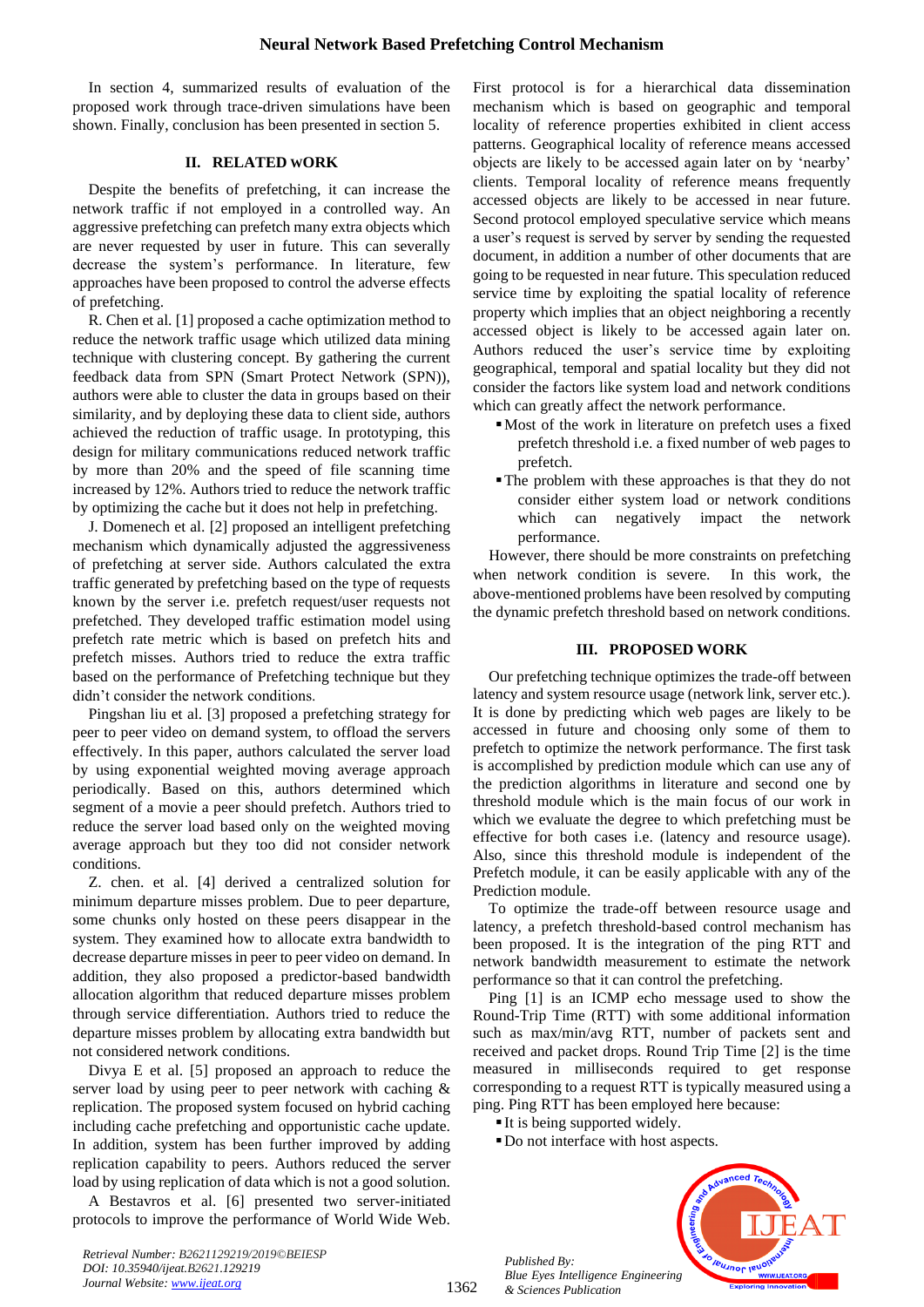

In addition, bandwidth is also introduced to control mechanism as bandwidth measurement tools are becoming mature these days.

There are a lot of tools available for network bandwidth measurement such as Bprobe, Nettimer, Pathrate, Sprobe, Pathchar, Pchar and Pathhead [3]. Bandwidth represents the amount of data that network can transfer per unit of time.

RTT has been chosen to optimize the network performance while prefetching because it is easy to get the value of RTT by using PING messages and low value of RTT indicates the good indication of network. Current value of RTT can be taken from the average of latest three measurements. In addition, bandwidth has also been considered to check the network conditions because sometimes, even with the high value of RTT, network could still be in good condition. Therefore, only RTT is not sufficient to estimate the network conditions. Based on the network conditions estimated through Ping RTT and network bandwidth, control mechanism decides whether to prefetch or not which is based on the algorithm given below:

▪Algorithm 1: Network condition-based control mechanism

Input: Current round trip time $(R_{cur})$ , Current Bandwidth(BW<sub>cur</sub>)

Output: Prefetch Threshold(PT) Begin

Choose threshold value of round trip time  $(R<sub>th</sub>)$ and bandwidth  $(BW<sub>th</sub>)$ 

Read round trip time  $(R_{\text{cur}})$  and Bandwidth $(BW_{\text{cur}})$ If  $R_{\text{cur}} < R_{\text{th}} || BW_{\text{cur}} > BW_{\text{th}}$ Set Prefetch ON else Set Prefetch Off End

In this algorithm, firstly, threshold value for RTT and bandwidth has been chosen basis the number of performed experiments. For normal traffic, average RTT observed in a study[15] is 168.9 msec. Then, it reads the current RTT if it is less than threshold RTT then it allows prefetching. Otherwise it checks on network bandwidth if current bandwidth is greater than average bandwidth then also it allows prefetch otherwise it inhibit prefetching.

Here, major implementation issue was to build up a threshold module that has the ability of self-learning. There are various methodologies available for this issue. One of them is Neural Networks. The Neural Network methodology has been around since late 1950s and came into practical use for all-purpose applications since mid-1980s. Because of its flexibility against distortions in the input data and its ability of self-learning, neural network methodology is often good at answering problems which cannot be solved algorithmically [14]. Based on the discussed control algorithm, Threshold module employs Neural Network to optimize the network performance which takes RTT and network bandwidth as input. Main advantage of using Neural Network here is that it could not only make predictions but it is also able to adjust itself according to the situation.

In the next subsection, we present neural network basics and neural network based proposed model.

## **A.** *Neural Network*

A Neural Network is a collection of artificial neurons. Fig. 1 represents architecture of a simple NN that has been used for this paper. It contains an input, output and one hidden layer. Nodes of input layer are connected to the nodes of hidden layer and nodes of hidden layer are connected to the nodes of output layer. Initially, random weights have been assigned to every connection of the network which are adjusted during network training. Input layer represents raw information which is fed to the network. In our case, it is set of RTT and Network Bandwidth. The advantage of using Hidden layer is that it permits neural network to develop its own representation and specifies the network condition whether network condition is severe or normal. Output layer receives information from the hidden layer and after processing on it, produces an output whether to prefetch or not. The output from the neuron is computed by using the Activation Function. The purpose of the activation function is to introduce non-linearity into the output of a neuron. Because most real-world data are nonlinear so, neurons must learn these nonlinear representations.



#### **Fig. 1.Graphical representation of neural network**

Every activation function takes a single number and performs mathematical operation on it as presented by J. Márquez et al.[2]. Following are major activation functions used in literature:

■ Sigmoid: takes a real-valued input and compresses it to range between 0 and 1

 $σ(x) = 1 / (1 + exp(-x))$ 

■ tanh: takes a real-valued input and compresses it to the range  $[-1, 1]$ 

 $tanh(x) = 2\sigma(2x) - 1$ 

▪ ReLU: ReLU stands for Rectified Linear Unit. It takes a real-valued input and thresholds it at zero means replaces negative values with zero.

 $f(x) = max(0, x)$ 

*Published By:*

*& Sciences Publication* 

The activation function is used to turn an unbounded input into a fine predictable output. Sigmoid function is commonly used in literature. The sigmoid function outputs in the range of (0,1) means compress ( $-\infty$ ,  $+\infty$ ) to (0,1) i.e. big negative numbers become  $\sim 0$ , and big positive numbers become  $\sim 1$ .



*Retrieval Number: B2621129219/2019©BEIESP DOI: 10.35940/ijeat.B2621.129219 Journal Website[: www.ijeat.org](http://www.ijeat.org/)*

1363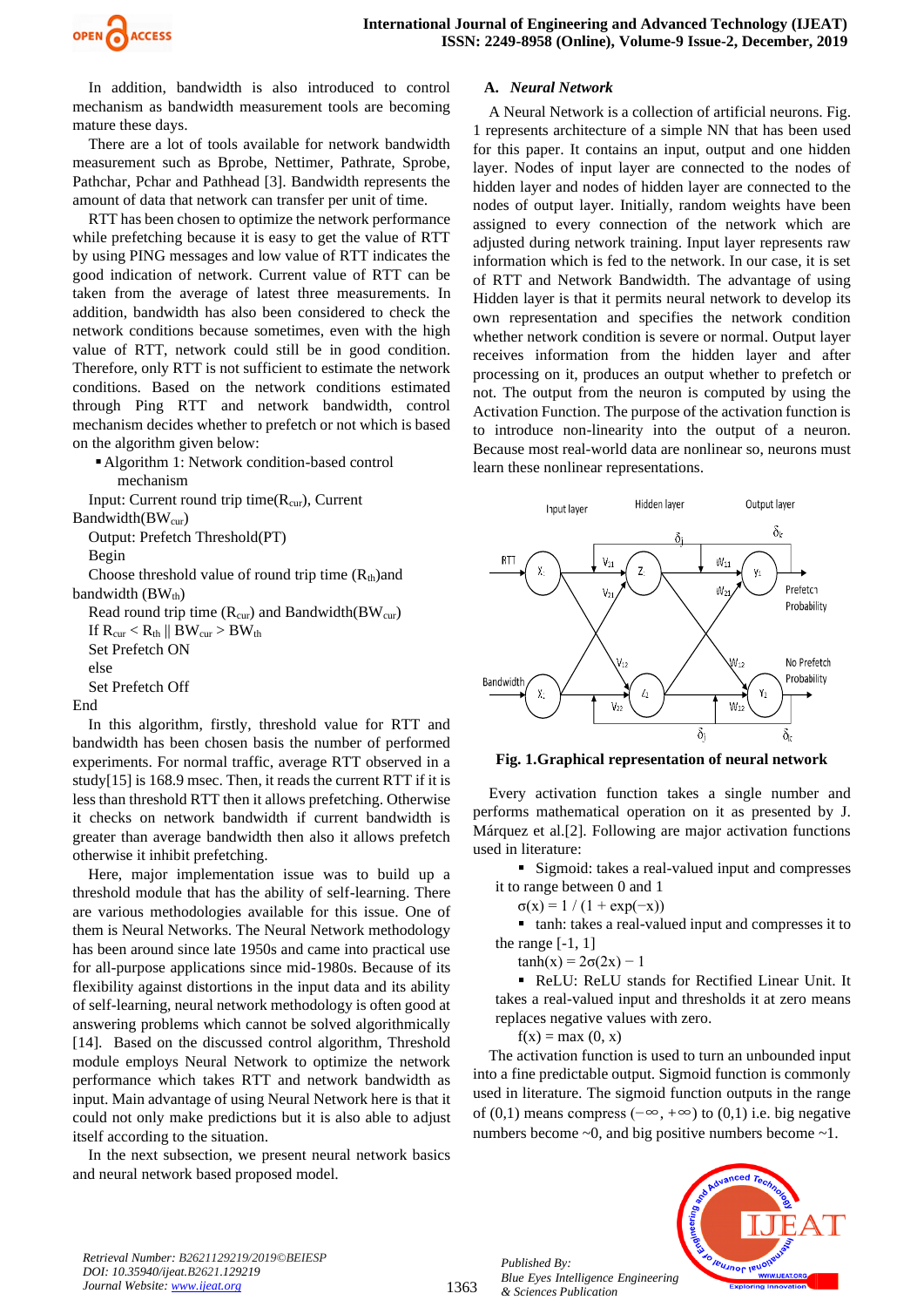For classification, it is typical for the output to be a sigmoid function of its inputs (because there is no point in predicting a value outside of [0,1]). Therefore, in this work, we are using sigmoid function to classify the input either in 'Prefetch' or in 'No Prefetch'.

Further, in proposed work, Neural Network has been trained using 'Backpropagation' training algorithm. During training, the input vector is fed to the input layer, after which it spreads through the network from layer to layer. As a result, output signals are generated corresponding to the provided input. The intent behind the 'Backpropagation' algorithm is pretty simple i.e. output of network is evaluated against targeted output. Weights to the connection are modified and outputs are calculated in repetitive manner until error is small enough to be ignored.

In Backpropagation training algorithm, training process of the network involves two passes- forward pass and backward pass. In the forward pass, outputs are evaluated and compared with targeted outputs. Then, errors from targeted and actual outputs are calculated. During the forward pass, all weights to the connections of the network are fixed. During the backward pass, all weights are adjusted according to the error correction rule. Forward and backward passes are repeated until the error is low enough.

Backpropagation algorithm finds the minimum value of error function in weight space using a technique called delta rule or gradient descent. The weights that minimize the error function are finally considered to be a solution for the given problem. Concept of Backpropagation is illustrated in Fig. 2



**Fig. 2.Concept of Backpropagation**

Here, with the help of Backpropagation training algorithm, Neural Network model has been proposed which takes RTT and Bandwidth as its input to check the network conditions and then classify them into two categories i.e.

- Prefetch: Prefetching should be done
- No Prefetch: Prefetching should not be done

The proposed Neural Network model takes the desired output which has been calculated by using Algorithm 1. Basis Algorithm 1, our model is validated. Initially, it initializes the maximum permissible error and learning rate. Learning rate is a hyper-parameter which controls how much weights are updated during training process. Its value varies between 0-1. The simplest learning rate schedule is to decrease the learning rate linearly from a large initial value to a small value. This allows large weight updations in the beginning of training

*Retrieval Number: B2621129219/2019©BEIESP DOI: 10.35940/ijeat.B2621.129219 Journal Website[: www.ijeat.org](http://www.ijeat.org/)*

and small or fine updations in the end of training. The training algorithm for the proposed Neural network model is as follows:

■ Algorithm 2: Neural network model

Step 1: Input rtt and bandwidth to the network are defined as follows:

 $\begin{bmatrix} x_1 & x_2 \end{bmatrix}$ 

Step 2: Initialize learning rate  $(\alpha)$  and max. error=0.25

Step 3: Assign weights to the hidden layer and output layer (initially random small values are taken in the range of 0-1)

Step 4: For each hidden unit  $z_j$ ,  $j=1,2,..p$ , calculate net input of each hidden layer

$$
(Z_{\rm in})_{\rm j} = \sum_{i=1}^{n} x_i v_{\rm ii}
$$

Step 5: Calculate hidden layer output using sigmoidal activation function over  $(Z_{in})$ 

 $Z_i = f((Z_{in})_j)$ 

This will become the input for output layer.

Step 6: For each output unit  $y_k$ ,  $k=1,2,...m$ , calculate net input

$$
(\mathbf{y}_{\text{in}})_{\text{k}} = \sum_{j=1}^{p} z_j w_{jk}
$$

Step 7: Find the results of output layer by using sigmoidal activation function

 $Y_k = f((y_{in})_k)$ 

Step 8: For each output unit  $y_k$ , k=1,2,..m, get a target value w.r.t. the input training pattern and computes the delta error

 $\delta_{\mathbf{k}} = (\mathbf{t}_{\mathbf{k}} - \mathbf{y}_{\mathbf{k}}) \mathbf{f}'((\mathbf{y}_{\text{in}})_{\mathbf{k}})$ 

Step 9: If calculated error  $\delta_k$  is greater than max. error goto step 10 for weight updation otherwise goto step 16.

Step 10: On the basis of calculated delta error  $\delta_k$ , update

weights of output layer  $\Delta w_{ik} = \alpha \delta_k z_i$ 

Step 11: Also, send  $\delta_k$  backward to the hidden layer

$$
(\delta_{in})_j = \delta_k w_{jk} \text{ And}
$$

$$
\delta_j = (\delta_{in})_j f'((z_{in})_j)
$$

Step 12: On the basis of calculated delta error  $\delta_i$ , update weights of hidden layer

 $\Delta v_{ii} = \alpha \delta_i x_i$ 

Step 13: Based on the change in weights, update weights for output layer units

 $W_{ik}(new) = W_{ik}(old) + \Delta W_{ik}$ 

Step 14: Based on the change in weights, update weights for hidden layer units

 $v_{ii}(new) = v_{ii}(old) + \Delta v_{ii}$ 

Step 15: Goto step 4 with new weights and repeat the process until error is permissible.

Step 16: return o/p in the form of Prefetch or No Prefetch.

Flow diagram depicted in Fig. 3 demonstrates the complete flow of this neural network model.

The uniqueness of this Threshold module is that it is a generalized model. As a result, it can be picked up by any of the prediction modules which employ different techniques available in literature. Our threshold module proposes a control mechanism that helps in optimizing the network load by determining if prefetching should be done or not.

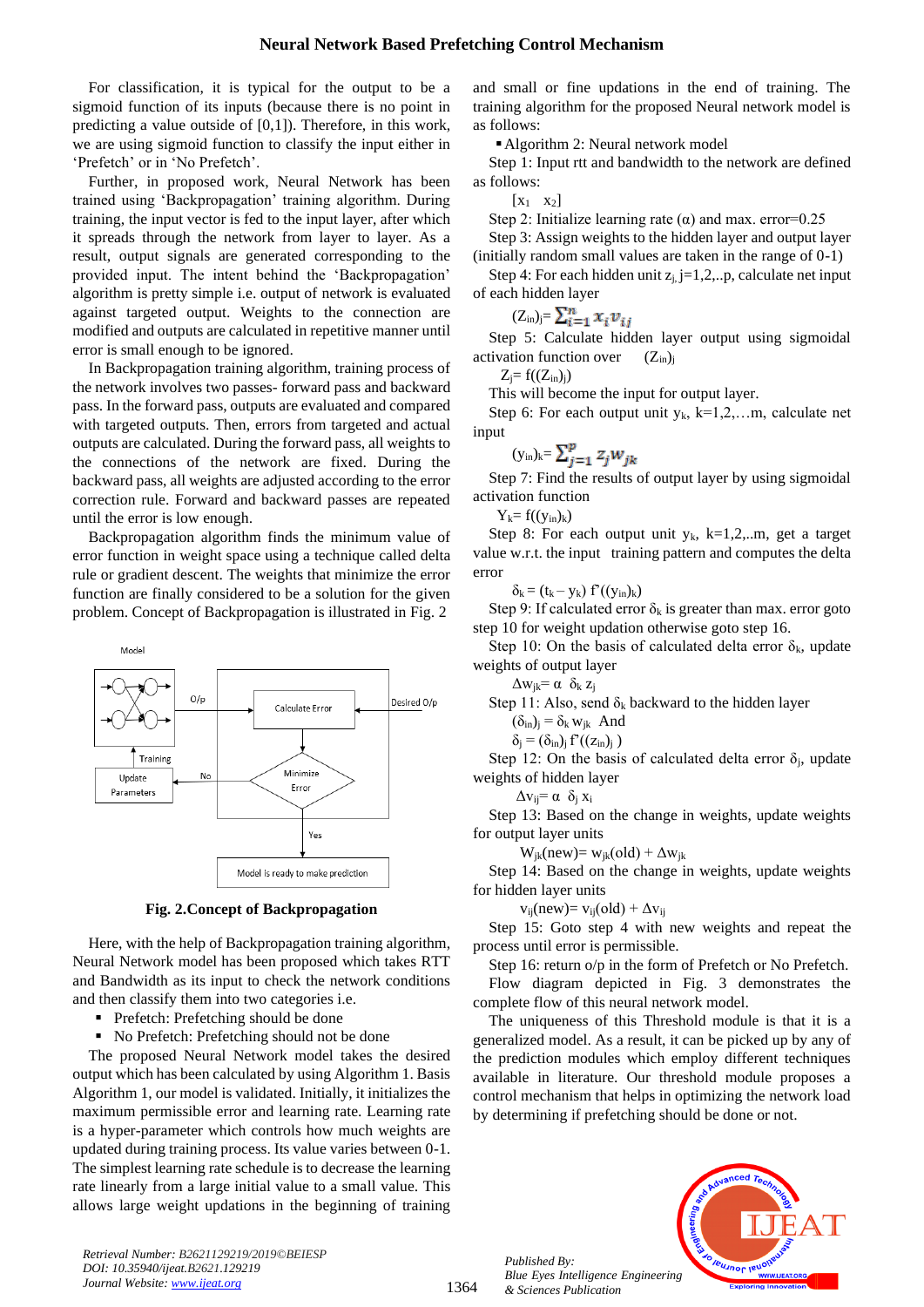

Then, it computes Prefetch Threshold i.e. how many pages should be prefetched which is equal to 'T/PR' where T is the time between the end of previous request and the next request, P is the number of packets necessary to transfer a web page, R is the round trip time between client and server. According to http archive [16], average web page size is 3MB.



**Fig. 3.Flow diagram for Neural Network model**

▪ Algorithm 3: Neural Network based Prefetch Threshold Control Mechanism

Input: RTT, Bandwidth

Output: Prefetch Threshold (PT) Begin

 $O/p \leftarrow$ Apply Neural Network model on the I/p patterns If( $O/p ==$ Prefetch)

 $PT = T/P^*R$ 

Else

 $PT=0$ 

End

This way, the proposed Prefetching control mechanism controls the adverse effects of prefetching. In severe network conditions, it will not allow for prefetching and in normal conditions also, it decides how much prefetching should be done based on the network conditions. Thus, network bandwidth can be effectively utilized because if traffic is too less, it can allow more prefetching of web pages to be done otherwise less prefetching. Thereby, considerably reducing the network load.

# **IV. EXPERIMENTAL RESULTS**

As the World Wide Web is basically a dynamic environment, its fluctuating network traffic and server-load generate experimental evaluation challenge. Usually, two major evaluation methodologies are available to describe user access behaviour for Prefetching:

■ Simulation based on user access traces and

▪Parallel evaluation with real-time access.

In this paper, trace based simulation has been opted for evaluation because it works upon a parameterized testing

*Retrieval Number: B2621129219/2019©BEIESP DOI: 10.35940/ijeat.B2621.129219 Journal Website[: www.ijeat.org](http://www.ijeat.org/)*

environment with variable network traffic and workload. By doing so, prefetching in different network conditions can be analysed and it is also a common approach to receive repeatable effects.

The proposed control mechanism has been implemented using NS-2 network simulator [10], where for simulations of TCP, both interactive sources and bulk data are available. Additionally, it also includes a Web Cache component which is required for our experiments. NS-2 simulator is quite flexible because new traffic models can be easily added to it. Most important to us, there is a Ping Agent in NS-2 framework. We added a variable 'rtt' in the source code that stores the latest RTT value in the Ping Agent class. Ping calls are generated between two nodes every l ms. Therefore, we can get current RTT value at any time. In addition, available network bandwidth has been obtained through analyzing the trace file [11] generated by the simulator which is used for viewing network simulation traces and real-world packet trace data. We first calculate the bandwidth consumed in every 10 seconds. Then, available bandwidth can be obtained by subtracting the bottleneck bandwidth by the consumed bandwidth.

To run any simulation, we first adjust the RTT value in the simulation to a realistic level. To test the efficiency of the algorithm we adjusted the network load using Pareto models [12] by generating background traffic. We used AOL search logs trace to get a multi-user and multi-server accesses pattern which are collected for a period of three months spanning from 01 March 2006 to 31 May 2006. This collection consists of 20M web queries collected from 650k users over a three-month period. The dataset is divided into two sub-sets, one for training and another for testing in the proportion of 80:20. Training set has been used to train the neural network while testing set comprising of various input sets which has been used to run multiple test cases. We have implemented an improved prediction algorithm developed by Setia et al. in [13]. We run the simulations over a 2.67 Ghz Intel Core i5 processor with 4 GB RAM running the Windows operating system. To test and validate our control mechanism multiple testing experiments were run using our proposal having three main agendas 'without prefetch', 'prefetch', 'controlled prefetch'. From Table 1 and 2, we can observe that prefetch has great effect on the network and controlled prefetch method reduces the adverse effect of prefetching on RTT as well as bandwidth utilization compared to prefetch without control.

It is because controlled prefetching avoids a large number of retransmissions due to packet timeouts when RTT is high.

**Table 1: RTT comparison (time in ms)**

| Tuble 1: IVI I comparison (time in mo) |          |                               |                        |  |
|----------------------------------------|----------|-------------------------------|------------------------|--|
| Without<br><b>Prefetch</b>             | Prefetch | <b>Controlled</b><br>Prefetch | <b>Improveme</b><br>nt |  |
| 123.0287                               | 144.424  | 127.435                       | 13%                    |  |
| 103.744                                | 137.456  | 110.3478                      | 24%                    |  |
| 107.0043                               | 133.056  | 115.0435                      | 15%                    |  |
| 113.786                                | 142.5643 | 121.0346                      | 17%                    |  |
| 101.0056                               | 128.056  | 113.6732                      | 13%                    |  |